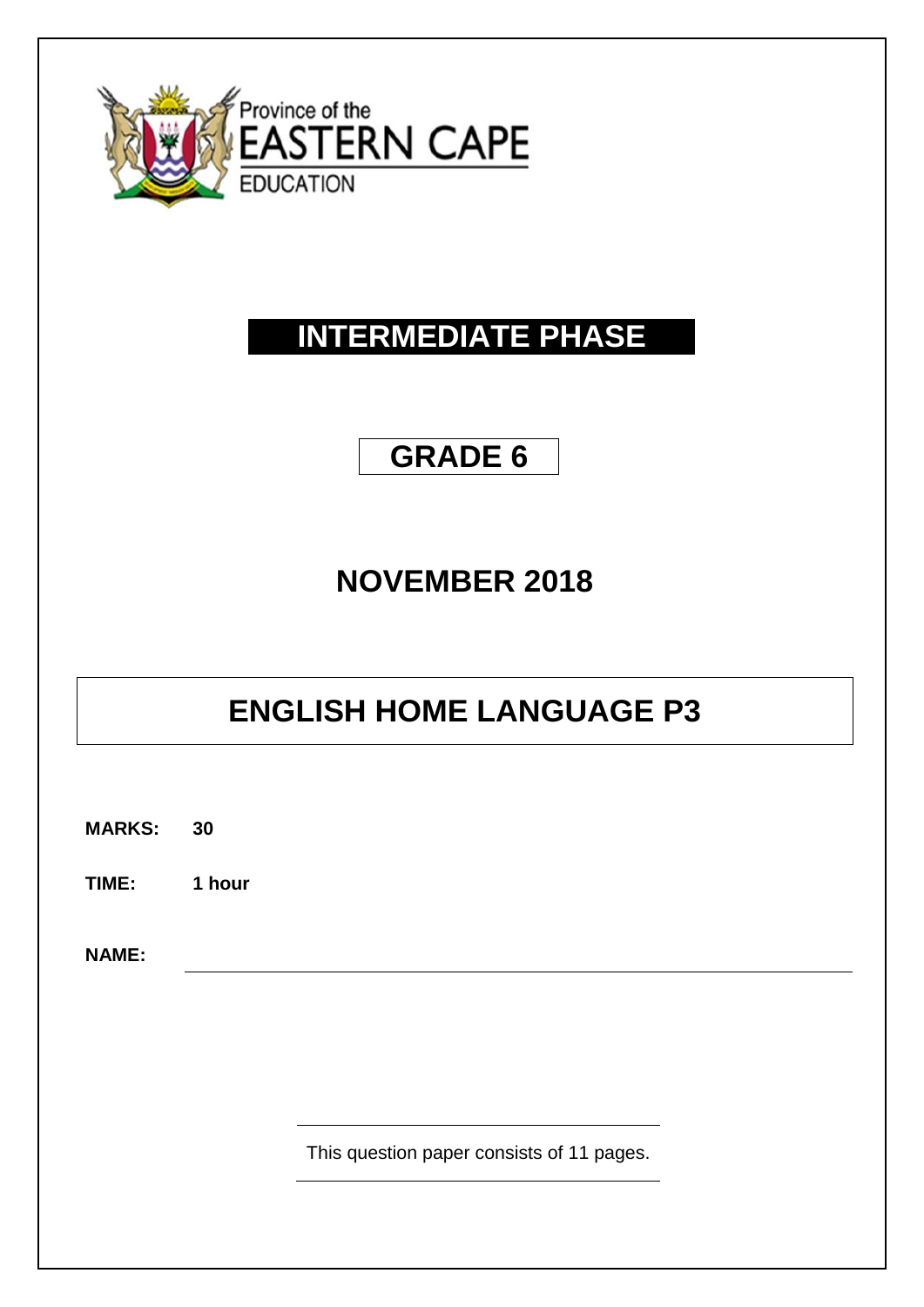#### **INSTRUCTIONS TO THE LEARNER**

1. This paper consists of TWO sections:

| SECTION A: CREATIVE TEXT             | $(20 \text{ marks})$ |
|--------------------------------------|----------------------|
| <b>SECTION B: TRANSACTIONAL TEXT</b> | $(10 \text{ marks})$ |

- 2. Read ALL the instructions carefully.
- 3. Answer ALL questions.
- 4. Do not change the question numbering.
- 5. Pay attention to spelling, vocabulary, grammar and sentence construction.
- 6. Write neatly and legibly.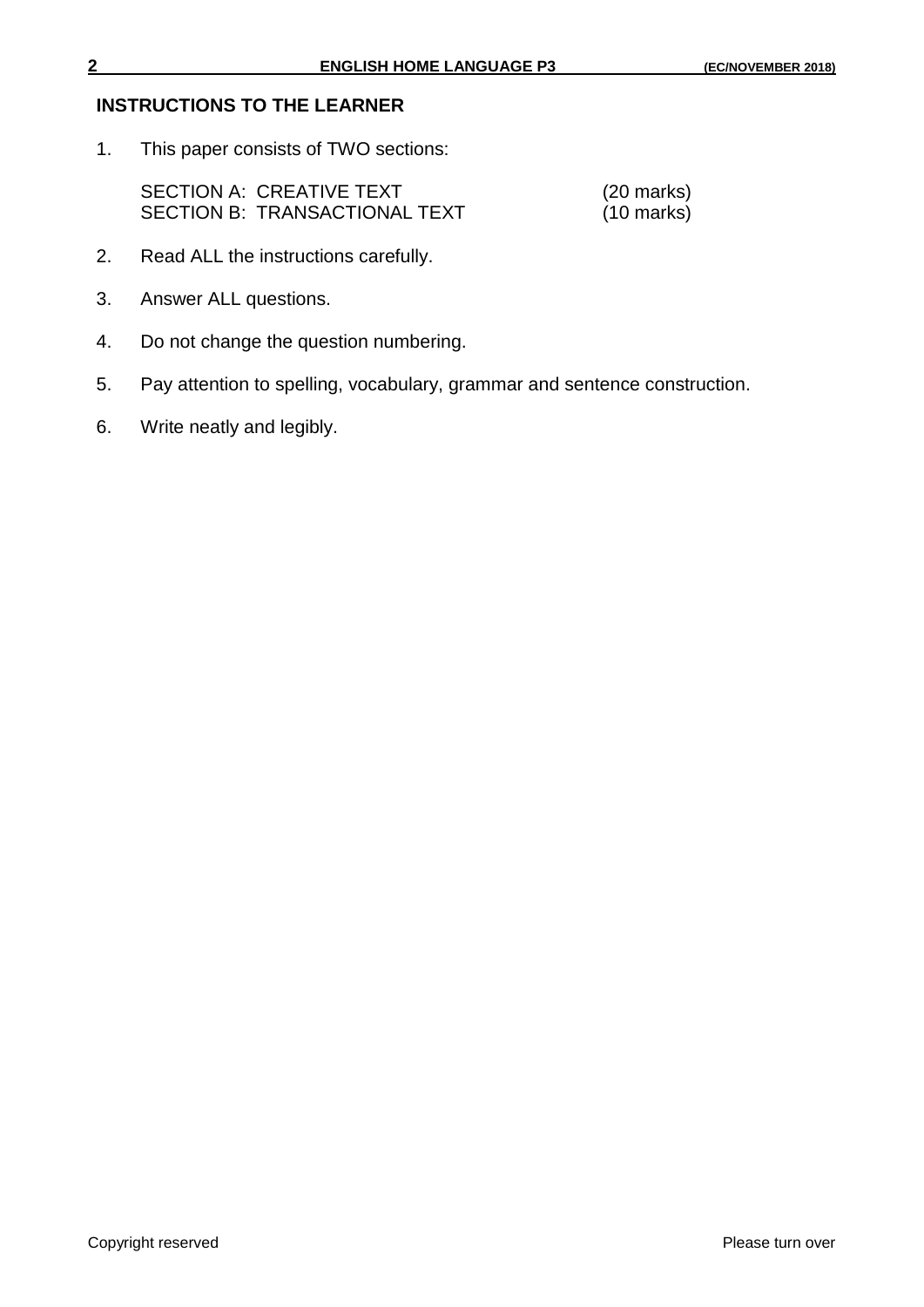#### **SECTION A: CREATIVE WRITING**

#### **QUESTION 1**

Choose ONE of the following essay topics and follow the instructions given.

Make sure that you use the correct spelling, vocabulary, punctuation marks and grammar.

Write down the title and number of your essay.

1.1 Write an essay of 4–6 paragraphs (140–150 words) about: The funniest thing that has ever happened to me.

Include the following in your essay:

- What happened?
- When did it happen?
- Where were you when it happened?
- How did you feel about what happened?

You may add more information. **[20]**

#### **OR**

1.2 You have witnessed an accident taking place. Describe what has happened in an essay of 4–6 paragraphs (140–150 words)

Include the following in your essay. You may add more information.

- Where did it take place?
- When did it happen?
- Who was/were involved in the accident?
- What did you do to help the victim(s)? **[20]**

#### **OR**

1.3 Last night, you had a beautiful dream. You dreamed that you were the king/queen of your own kingdom.

A wicked giant wanted to take over your kingdom. Write a story of 4–6 paragraphs (140–150 words) about how you saved your kingdom. Start your story with, "Long ago and far away …"



Copyright reserved **Please turn over the Copyright reserved** Please turn over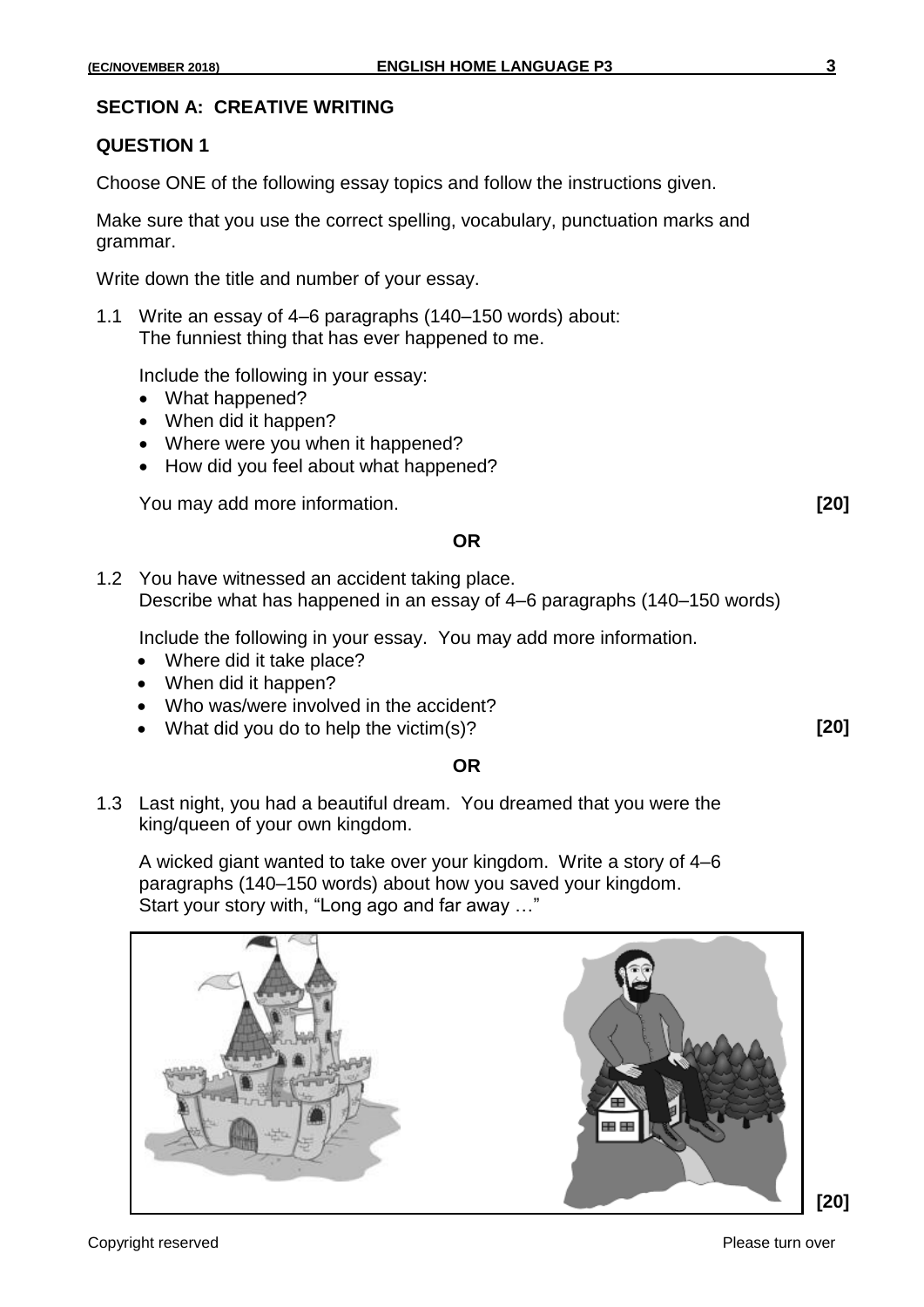#### **DO YOUR PLANNING HERE:**

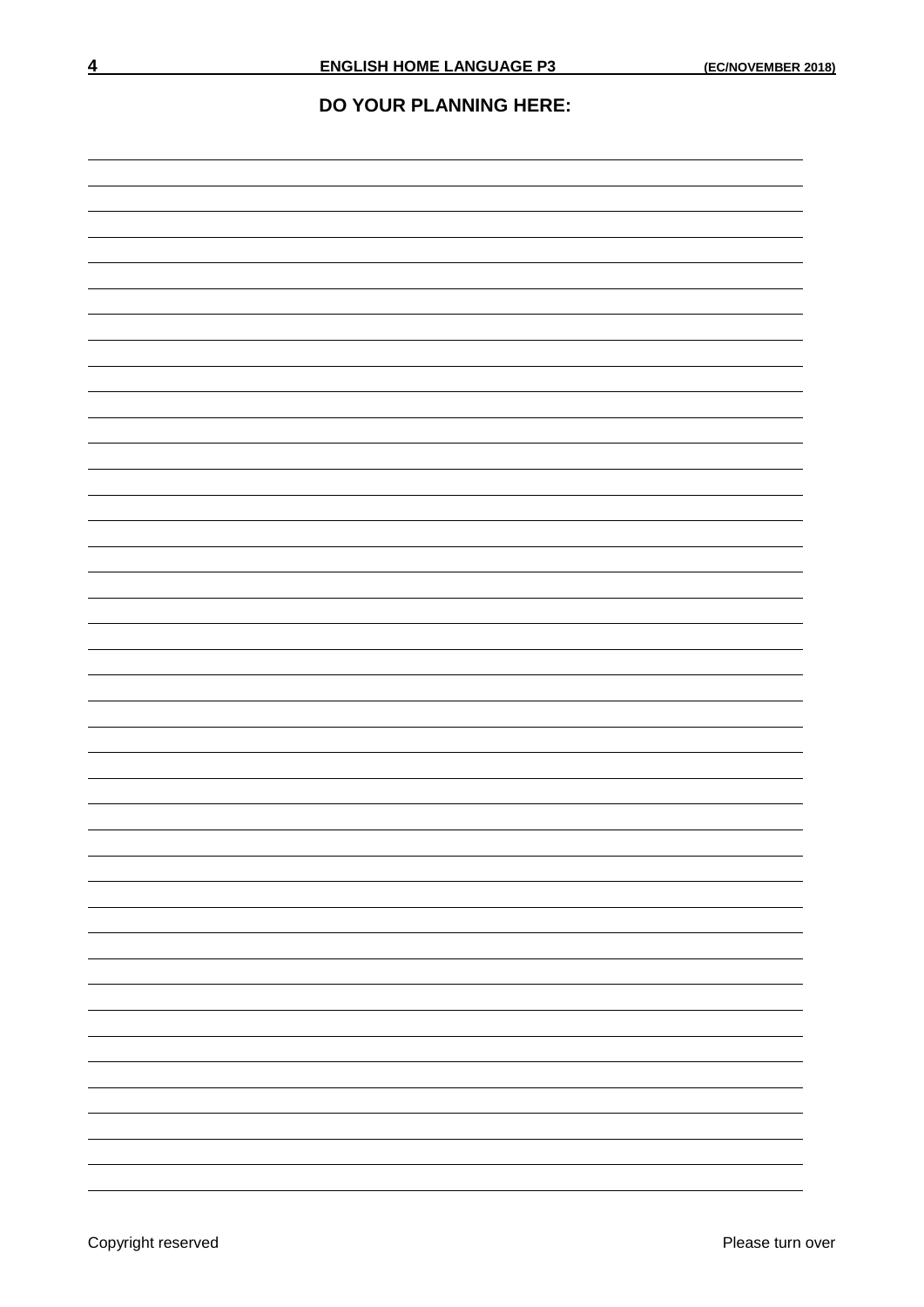#### **WRITE YOUR ESSAY HERE.**

## **QUESTION 1**. \_\_\_\_\_\_\_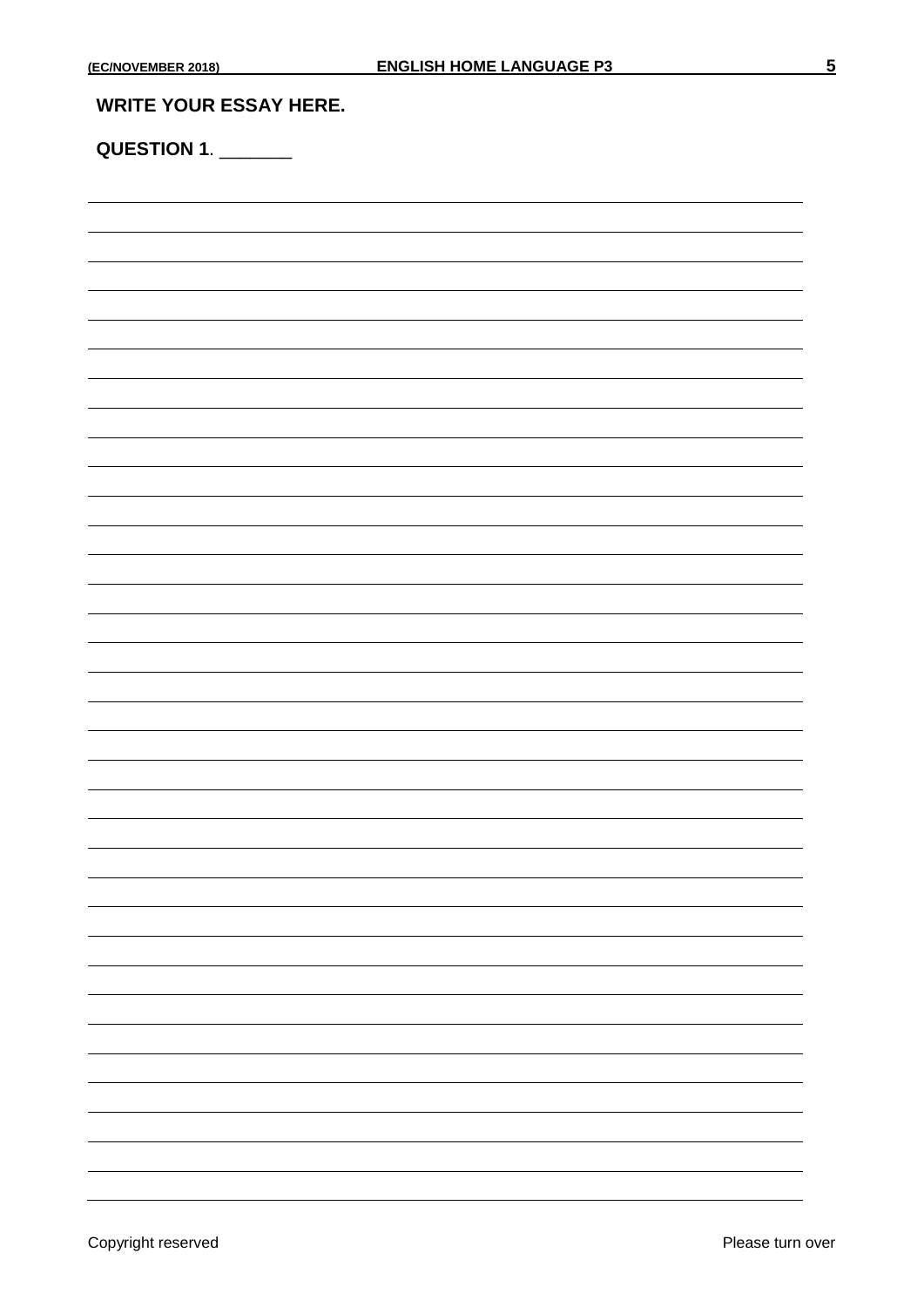| <b>MARK ALLOCATION FOR SECTION A</b><br>(ESSAY) | <b>MAXIMUM</b><br><b>MARK</b> | <b>LEARNER'S</b><br><b>MARK</b> |
|-------------------------------------------------|-------------------------------|---------------------------------|
|                                                 |                               |                                 |
| <b>CONTENT</b>                                  | 6                             |                                 |
| <b>LENGTH</b>                                   |                               |                                 |
| <b>LANGUAGE CONSTRUCTION</b>                    | 5                             |                                 |
| <b>PLANNING</b>                                 |                               |                                 |
| <b>FORMAT/FEATURES</b>                          | 5                             |                                 |
| OTAL                                            | 20                            |                                 |

### **TOTAL SECTION A: 20**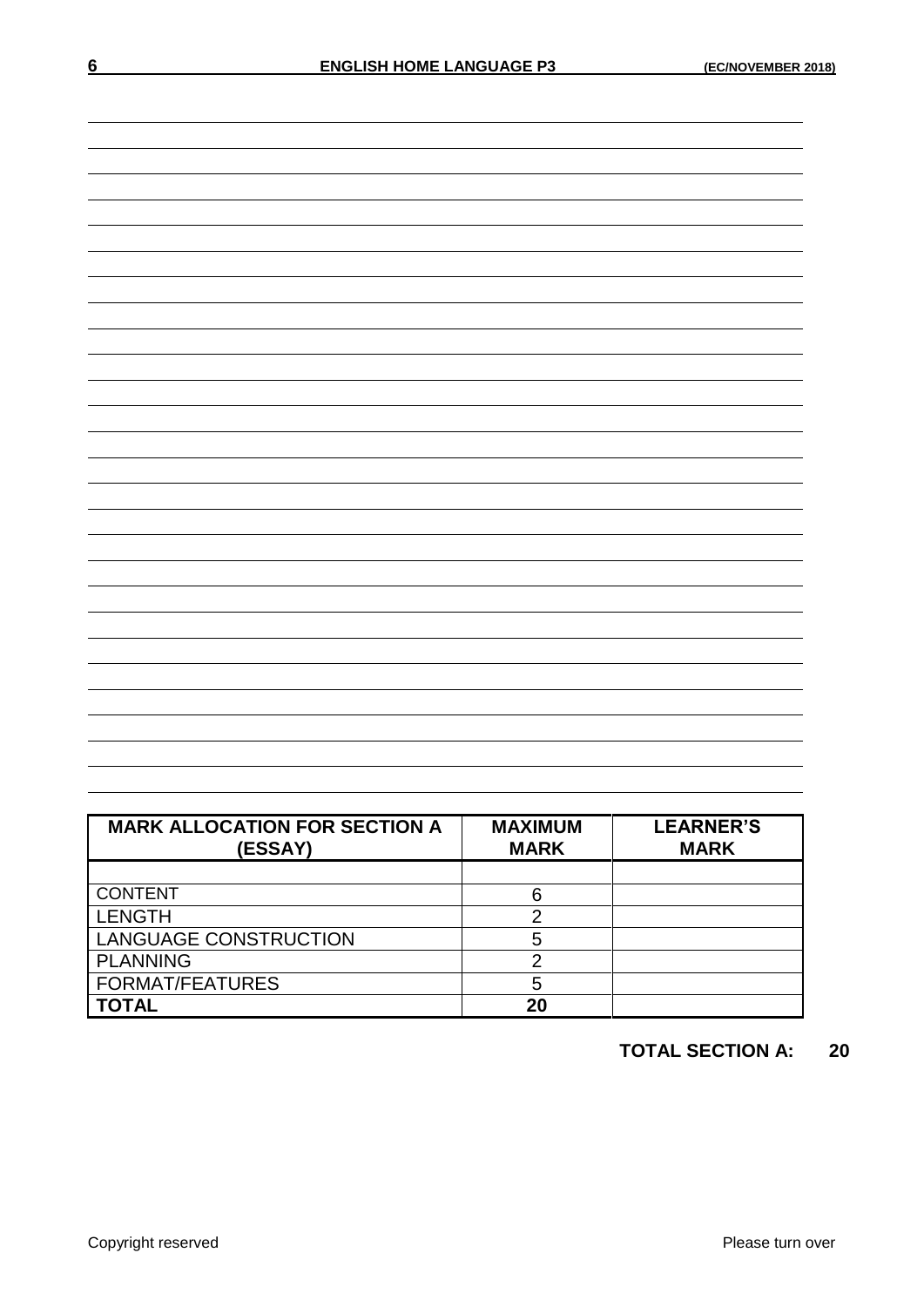#### 2.1 **FRIENDLY LETTER**

Choose ONE of the following topics and write a LETTER on the answer sheet given. Write 2–3 paragraphs of about 100–120 words. Use the correct language, spelling, punctuation marks and tense.

2.1.1 It is your birthday soon.

Write a letter to your friend to tell him / her about what you want for your birthday. Include the following:

- What is it that you want?
- Why do you want it?
- How would you feel if you receive this gift?
- Describe all the things that you will do with the gift.

#### **OR**

- 2.1.2 Write a letter to your brother / sister who is on holiday in another city. Ask him / her to lend you one of his / her outfits for a special occasion. Your brother / sister doesn't really want to lend it to you. Try to persuade him / her to lend you the outfit. Mention the following:
	- Why do you need this outfit?
	- What is the occasion?
	- How will you take care of it?

#### **OR**

#### 2.2 **DIALOGUE**

You are planning a surprise birthday party for the English teacher, Ms. Young. You and your classmate, Tom, are discussing all the fun activities that you will have during the party. Write the dialogue between you and Tom. Each speaker should have 5 turns to speak (10 sentences). Make sure that the dialogue is 60-80 words long.

In your dialogue, you discuss the following:

- The theme of the party.
- The food that you are planning to have.
- The games which you will play at the party.
- Who will provide the entertainment for the party?



### **DO NOT FORGET TO INCLUDE YOUR PLANNING.**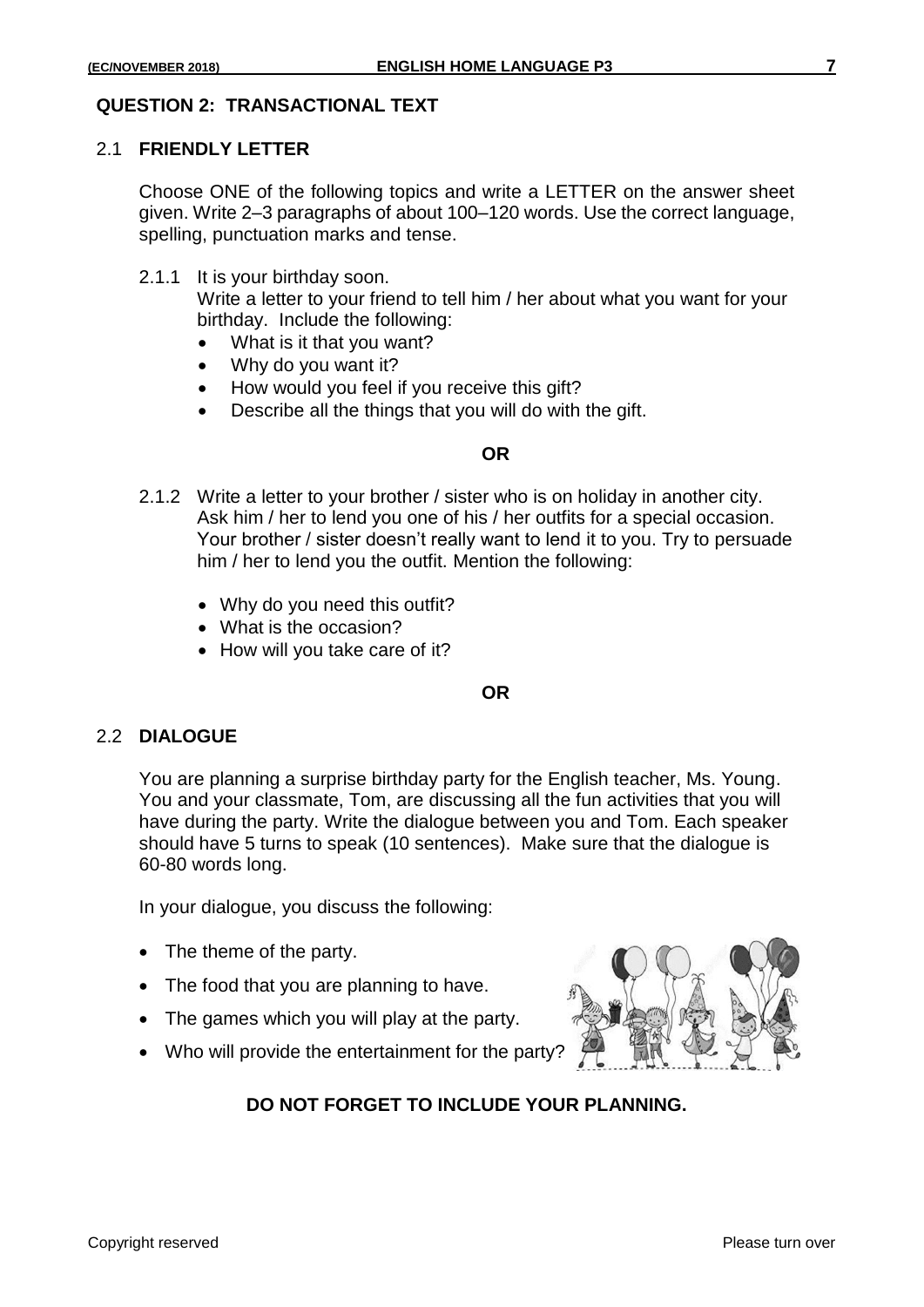#### **DO YOUR PLANNING HERE**

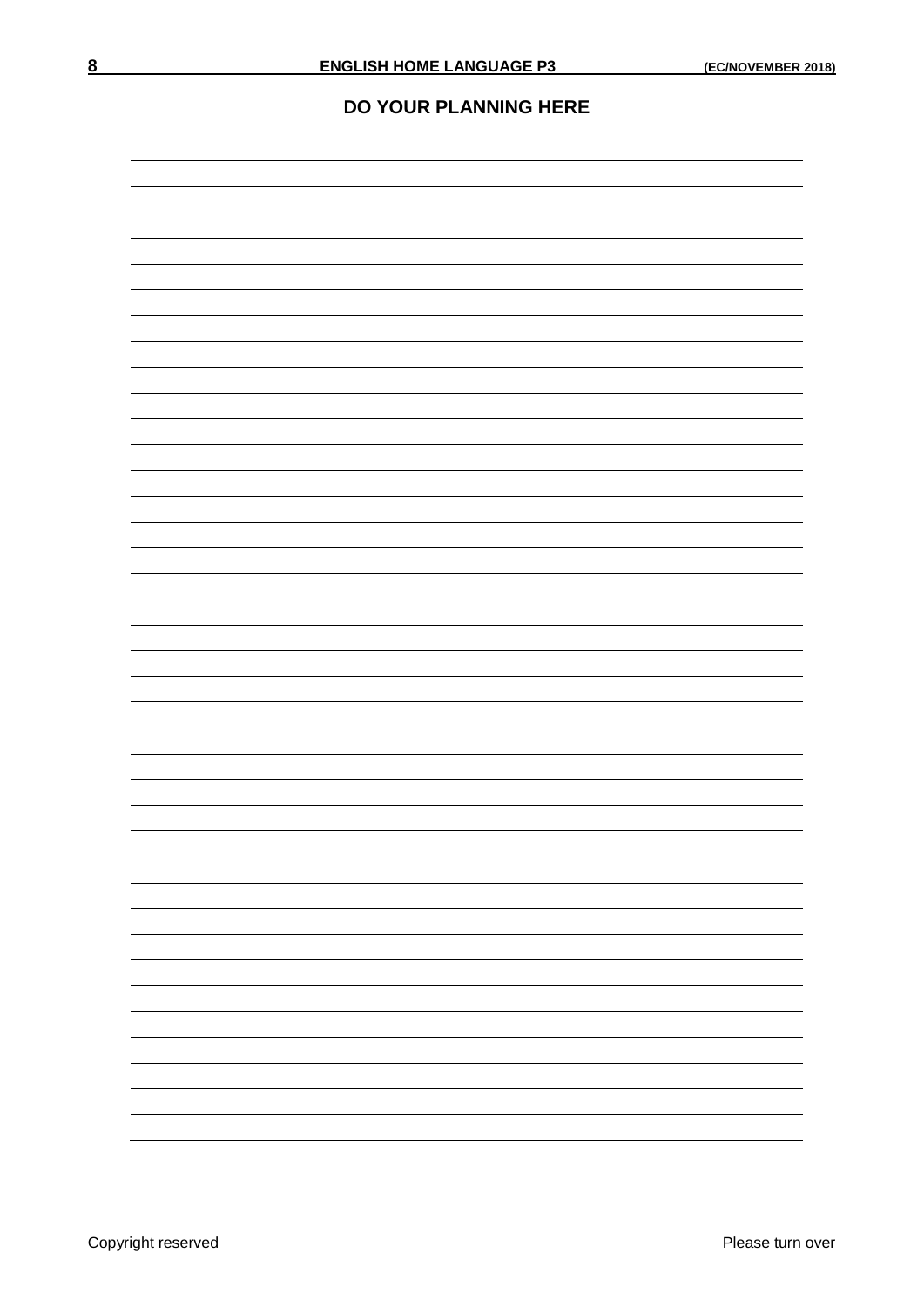## **LETTER 2.1 \_\_\_\_\_\_\_\_\_**

**OR**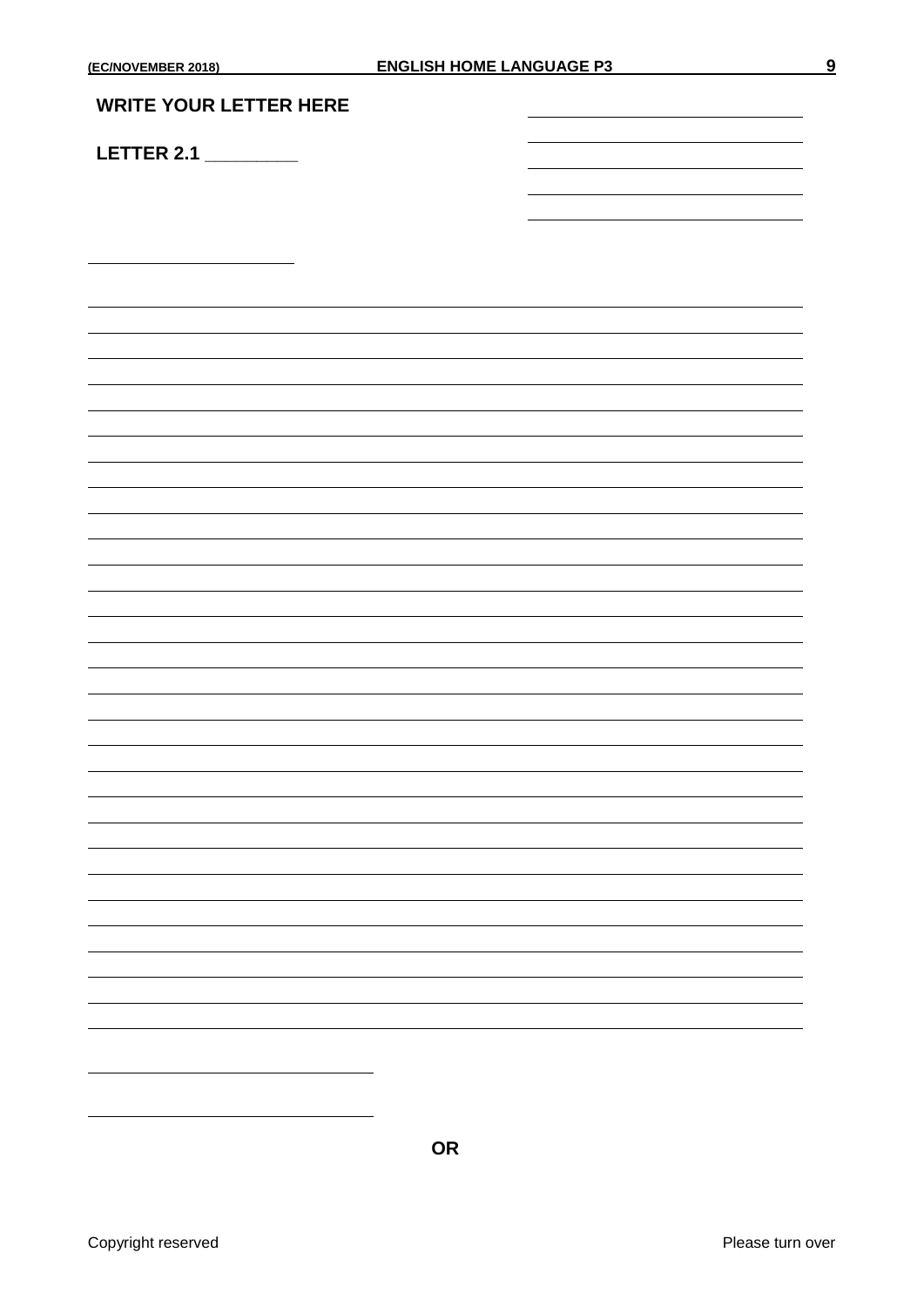#### **WRITE YOUR DIALOGUE HERE**

### **QUESTION 2.2: DIALOGUE**